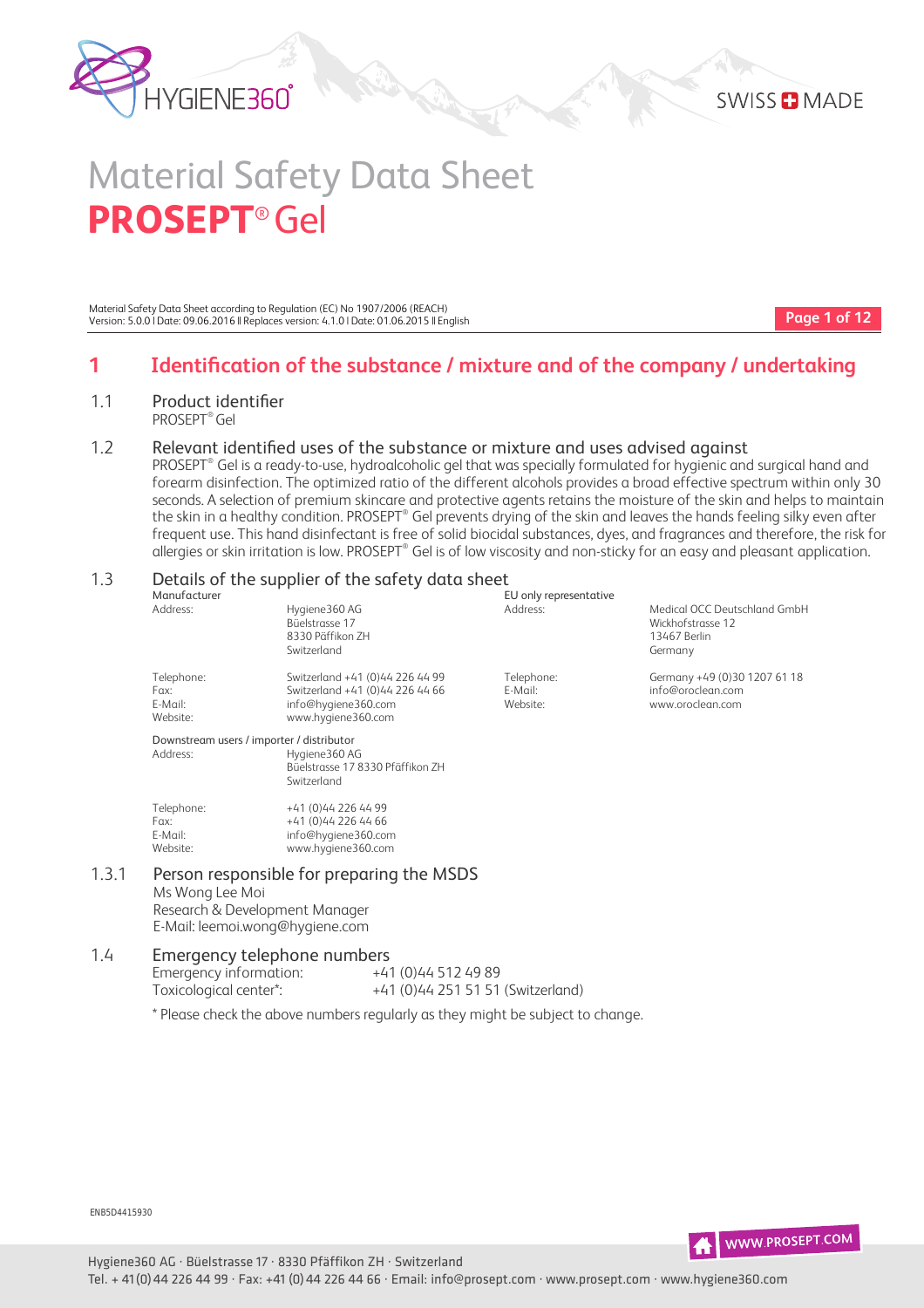



Material Safety Data Sheet according to Regulation (EC) No 1907/2006 (REACH) Version: 5.0.0 | Date: 09.06.2016 || Replaces version: 4.1.0 | Date: 01.06.2015 || English

**Page 2 of 12**

# **2 Hazards identification**

2.1 Classification of the substance or mixture

#### 2.1.1 Classification according to Regulation (EC) No 1272/2008

| Hazard classes and cate-<br>gories |                             | Hazard statements:             | Classification procedure           |
|------------------------------------|-----------------------------|--------------------------------|------------------------------------|
| Flam. Lig. 2                       | H <sub>225</sub><br>vapour. | Highly flammable liquid and    | On basis of test data.             |
| Eye Dam. 1                         | H318                        | Causes serious eye damage.     | Harmonised (legal) classification. |
| STOT SE 3                          | H336<br>ness.               | May cause drowsiness or dizzi- | Harmonised (legal) classification. |

#### 2.2 Label elements

 2.2.1 Labeling of the mixture according to Regulation (EC) No 1272/2008 Hazard pictograms:



Danger

Hazard statements:

| H <sub>225</sub> | Highly flammable liquid and vapour. |
|------------------|-------------------------------------|
| H318             | Causes serious eye damage.          |
| H336             | May cause drowsiness or dizziness.  |

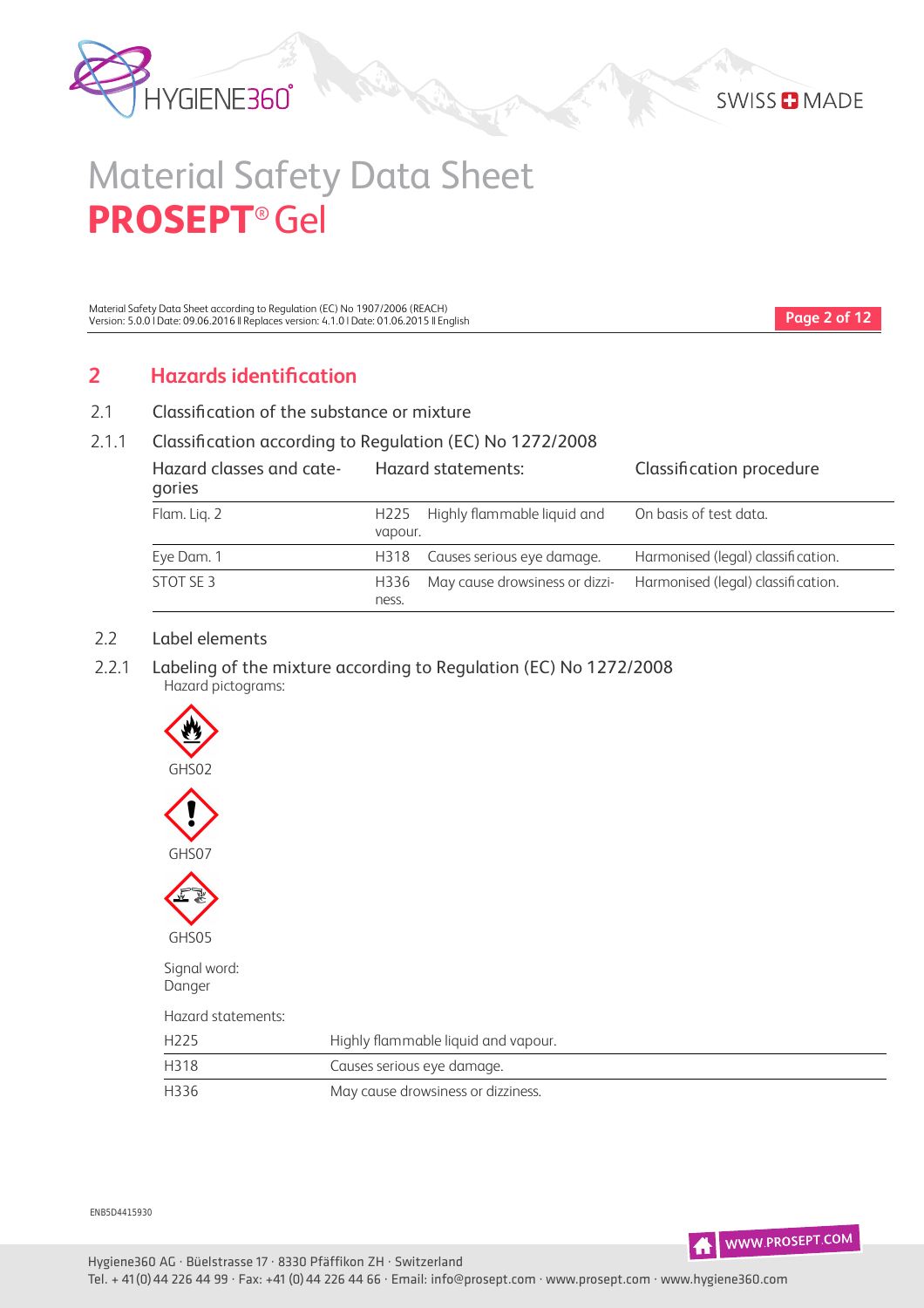

Material Safety Data Sheet according to Regulation (EC) No 1907/2006 (REACH) Version: 5.0.0 | Date: 09.06.2016 || Replaces version: 4.1.0 | Date: 01.06.2015 || English

**Page 3 of 12**

| Precautionary statements:             |                                                                                                                                       |
|---------------------------------------|---------------------------------------------------------------------------------------------------------------------------------------|
| P <sub>210</sub>                      | Keep away from heat/sparks/open flames/hot surfaces. No smoking.                                                                      |
| P233                                  | Keep container tightly closed.                                                                                                        |
| P <sub>261</sub>                      | Avoid breathing dust/fume/gas/mist/vapours/spray.                                                                                     |
| P280                                  | Wear eye and face protection.                                                                                                         |
| P305+P351+P338                        | IF IN EYES: Rinse cautiously with water for several minutes. Remove contact lenses, if pre-<br>sent and easy to do. Continue rinsing. |
| P <sub>501</sub>                      | Dispose of contents/container in accordance with relevant regulations.                                                                |
| Supplemental hazard information (EU): |                                                                                                                                       |
|                                       | No supplementary labelling requirements according to Regulation (EC) 1272/2008.                                                       |

#### 2.3 Other hazards

This mixture does not meet the PBT/vPvB criteria of REACH, annex XIII.

### **3 Composition / information on ingredients**

#### 3.1 Substances

This product is a mixture (see section 3.2).

#### 3.2 Mixtures

#### 3.2.1 Hazardous ingredients

#### Classification according to Regulation (EC) No 1272/2008

| Name        | CAS number    | <b>EINECS</b><br>number | ber | Index num-REACH number               | Hazard categories                                    | Hazard state- Concentra-<br>ments | tion           |
|-------------|---------------|-------------------------|-----|--------------------------------------|------------------------------------------------------|-----------------------------------|----------------|
| Ethanol     | $64 - 17 - 5$ | 200-578-6               |     | 603-002-00-01-2119457610-43-<br>0350 | Flam. Lig. 2                                         | H <sub>225</sub>                  | $50\% - 100\%$ |
| Propan-1-ol | $71 - 23 - 8$ | 200-746-9               |     | 603-003-00-05-2115478940-37-<br>0000 | Flam. Lig. 2, Eye Dam.<br>1. STOT SE 3               | H225, H318,<br>H336               | $15\% - 30\%$  |
| Propan-2-ol | $67 - 63 - 0$ | 200-661-7               |     | 603-117-00-05-2115478264-41-<br>0000 | Flam. Liq. 2, Eye Irrit. 2, H225, H319,<br>STOT SE 3 | H <sub>3</sub> 36                 | $2.5\% - 5\%$  |

#### 3.2.2 Additional information

For the full wording of the listed R- and H-phrases see section 16.

### **4 First aid measures**

#### 4.1 Description of first aid measures

ENB5D4415930



Hygiene360 AG · Büelstrasse 17 · 8330 Pfäffikon ZH · Switzerland Tel. + 41(0)44 226 44 99 · Fax: +41 (0)44 226 44 66 · Email: info@prosept.com · www.prosept.com · www.hygiene360.com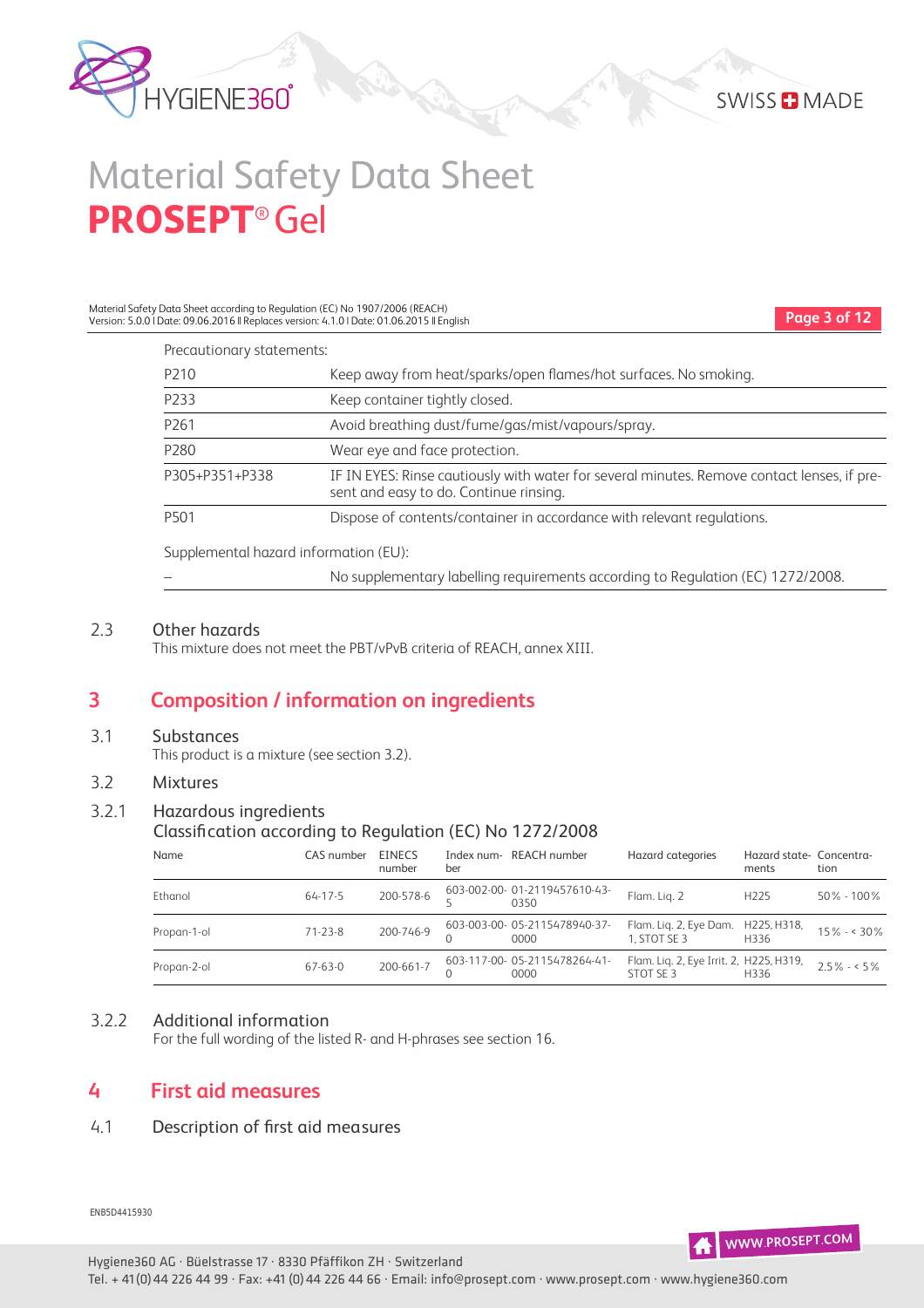

Material Safety Data Sheet according to Regulation (EC) No 1907/2006 (REACH) Version: 5.0.0 | Date: 09.06.2016 || Replaces version: 4.1.0 | Date: 01.06.2015 || English

**Page 4 of 12**

#### 4.1.1 General instructions

Ensure self-protection. Wear appropriate personal protective equipment. Immediately remove contaminated clothing. Bring any person out of the danger zone. In case of unconsciousness or danger of loss of consciousness immediately seek medical attention and administer first aid measures. First aid measures should be administered by a trained person. When seeking medical attention show this material safety data sheet.

#### 4.1.2 After inhalation

Ensure self-protection against product vapors or aerosols. Move any person involved from exposure area to fresh air. Do not leave the person(s) alone. Seek medical attention if breathing becomes difficult or if cough or other symptoms develop. Loosen tight clothing such as a collar, tie, belt or waistband.

#### 4.1.3 After skin contact

No special action required.

#### 4.1.4 After eye contact

Immediately flush out eyes with plenty of running water, while separating eyelids with fingers, for at least 15 minutes or as long as irritation continues. Remove contact lenses, if present, after first 5 minutes, and then continue rinsing eyes. Do not allow victim to rub eyes or keep them closed. Always immediately seek medical attention and consult an ophtalmologist, even if there is no apparent damage.

#### 4.1.5 After ingestion

Rinse mouth with water and make victim drink plenty of water. Do not induce vomiting. If vomiting occurs naturally, have victim lean forward and give water again. Do not attempt to give anything to a semiconscious or unconscious person. Immediately seek medical attention.

#### 4.2 Most important symptoms and effects, both acute and delayed

The following symptoms may occur: skin and eye redness, nausea, vomiting, abdominal pain, respiratory paralysis, dizziness, unconsciousness, impaired consciousness, central nervous system depression.

#### 4.3 Indication of any immediate medical attention and special treatment needed Treat symptomatically.

### **5 Firefighting measures**

#### 5.1 Extinguishing media

5.1.1 Suitable extinguisher

Water spray, carbon dioxide, alcohol-stable foam, solid extinguishing agents.

- 5.1.2 Unsuitable extinguisher for safety reasons Water jet.
- 5.2 Special hazards arising from the substance or mixture Burning material may release dense smoke containing irritating and/or toxic gases, vapours and/or fumes. Vapors may form explosive mixtures with air.

#### 5.3 Advice for firefighters

5.3.1 Protective device for firefighting Use suitable respiratory equipment.

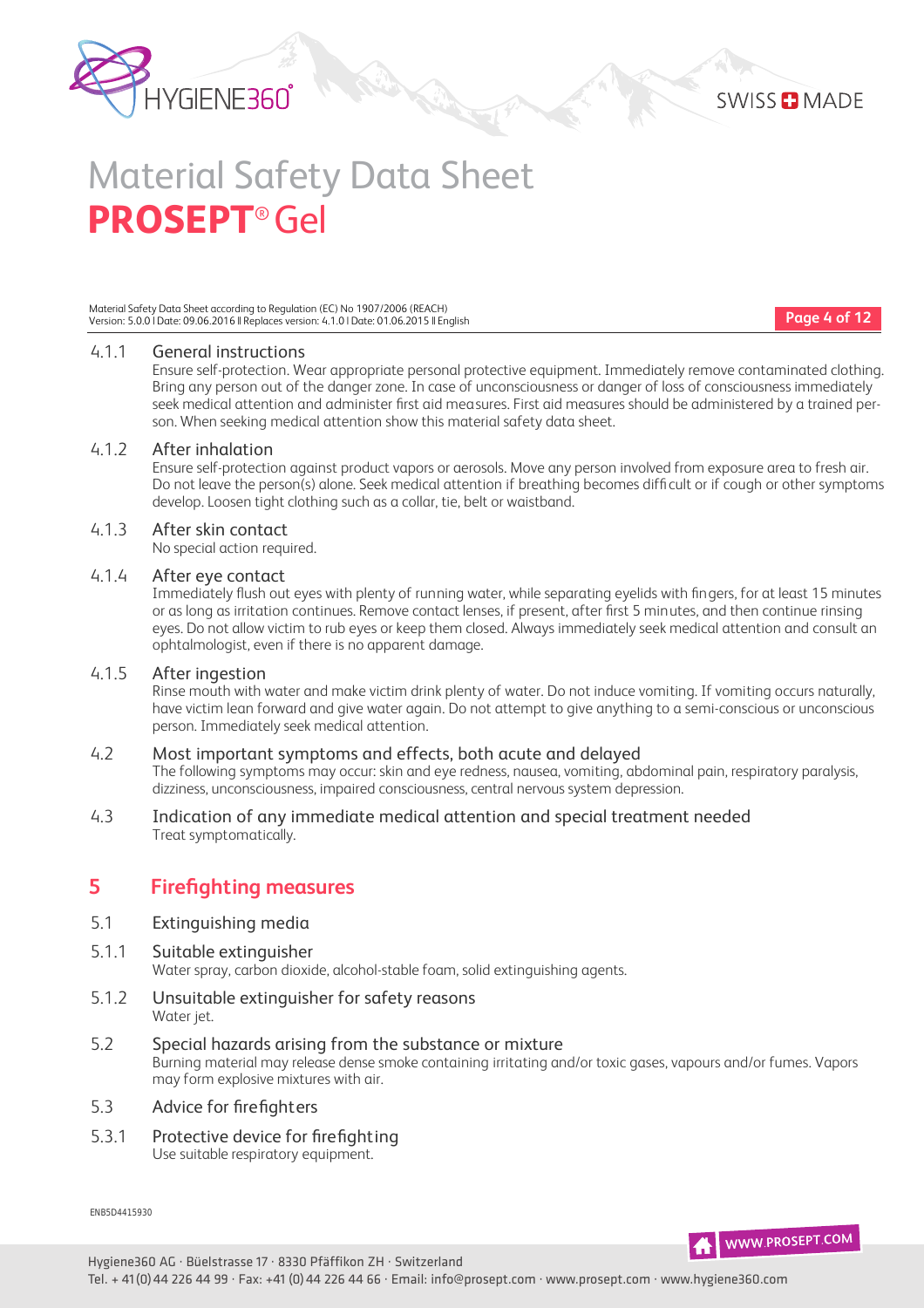



Material Safety Data Sheet according to Regulation (EC) No 1907/2006 (REACH) Version: 5.0.0 | Date: 09.06.2016 || Replaces version: 4.1.0 | Date: 01.06.2015 || English

**Page 5 of 12**

#### 5.3.2 Further indications

Do not inhale any explosion or fire fumes. Take appropriated fire-fight ing measures regarding the whole fire. Any fire substance and contaminated fire-fight ing water have to be disposed according to instructions of the local authority.

### **6 Accidental release measures**

#### 6.1 Personal precautions, protective equipment and emergency procedures

Wear suitable protective equipment. Ensure adequate ventilation. Eliminate all sources of ignition. Do not open the primary container unless authorised to do so. Restrict access to area until completion of cleanup.

#### 6.2 Environmental precautions

Contain spill with absorbent material, such as sand, vermiculite or universal binding material.

#### 6.3 Methods and material for containment and cleaning up

Stop leak if safe to do so. Small spills: Absorb with an inert material and place in an appropriatly labeled waste disposal container. Large spills: Collect for later disposal according to local, provincial, state or federal regulations. For disposal considerations please see section 13. Use cold water rinse for final clean-up.

#### 6.4 Reference to other sections

For instructions for safe handling, disposal, and personal protection equipment see sections 07, 08, and 13.

### **7 Handling and storage**

#### 7.1 Precautions for safe handling

Read product instructions before use. Wear suitable protective equipment (please see section 08). Open container carefully. Avoid breathing fumes / aerosols. Avoid contact with eyes and mucous membranes. Do not mix with other products. Retain all warning and identity labels.

#### 7.1.1 Instructions for protection against fire and explosion

Keep away from sources of ignition. No smoking. Keep away from heat. While working with the product volatile and flammable components may be liberated. Vapours may form an explosive mixture with air.

#### 7.1.2 Advice on general occupational hygiene

Do not eat, drink, or smoke while working. Do not wear jewellery. Before breaks and after work wash hands thoroughly. Use cream to care for your skin. Handle the product in accordance with good industrial hygiene and safety practices.

#### 7.2 Conditions for safe storage, including any incompatibilities

#### 7.2.1 Requirements for storage room and containers

Keep out of reach of children and persons unfamiliar with proper product use. Keep in the original container only. Do not use empty container with any other product or for any other purpose. Full pallets must not be stacked. Ensure dense floor covering which is resistant against acids, bases and solvents. Use ground tub without waste-draining.

#### 7.2.2 Further information about storage conditions

Keep container tightly closed. Store at room temperature. Keep from freezing and temperatures greater than 30°C. Store in a dry and well-ventilated place. Do not store for prolonged periods in direct sunlight. The user has sole responsibility for acquaintance and compliance with the regulations.

#### 7.2.3 Stocking with different products

Store separately from beverages, food and feed. Store separately from strong acids, bases and oxidation agents.

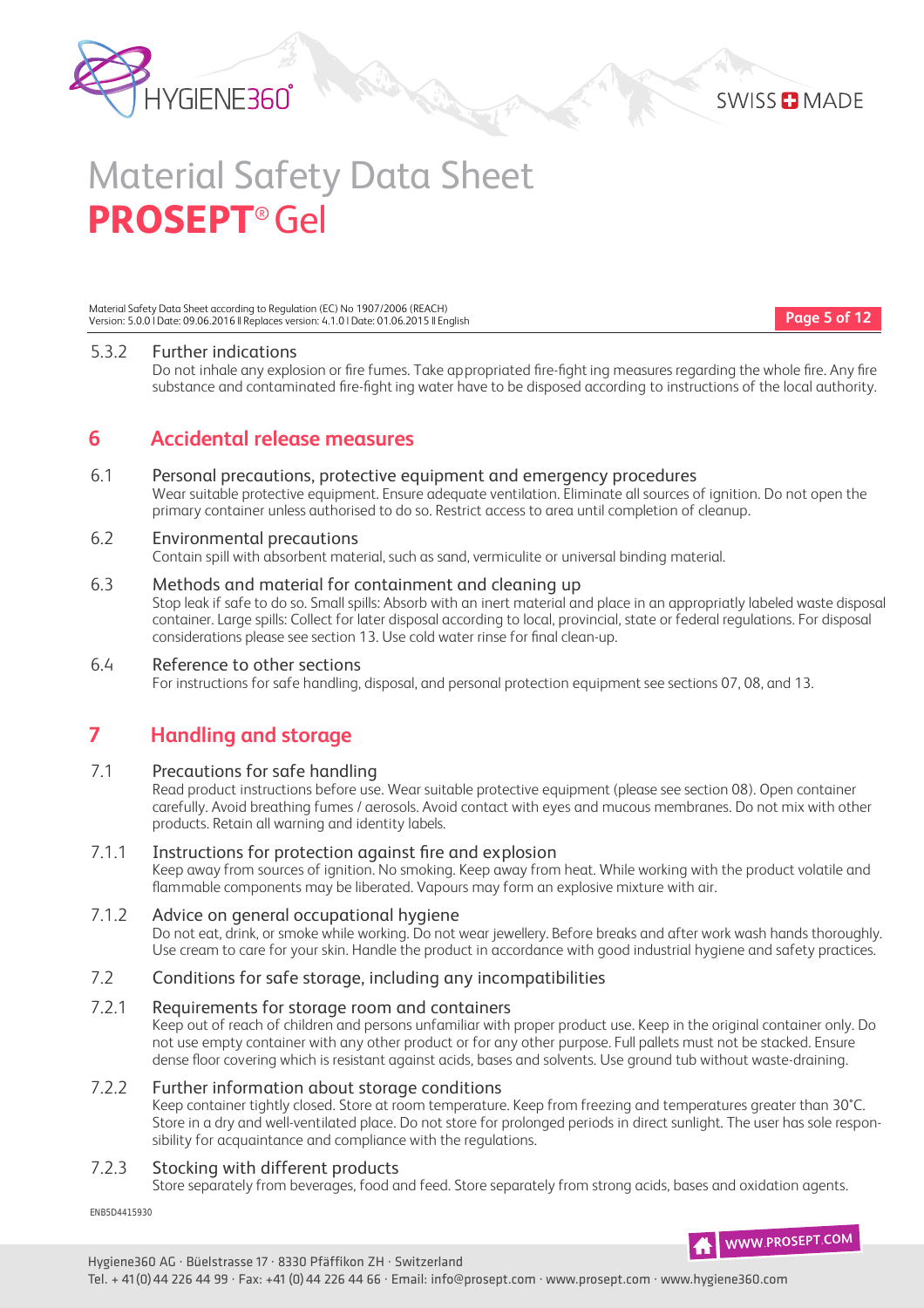



Material Safety Data Sheet according to Regulation (EC) No 1907/2006 (REACH) Version: 5.0.0 | Date: 09.06.2016 || Replaces version: 4.1.0 | Date: 01.06.2015 || English

**Page 6 of 12**

#### 7.3 Specific end use(s) See section 01 or technical data sheet.

### **8 Exposure controls / personal protection**

#### 8.1 Control parameters

#### 8.1.1 Components with occupational exposure limit values

| Substance   | CAS number | Long term limit values (mg/m3) | Short term limit values (mg/m3)                  |
|-------------|------------|--------------------------------|--------------------------------------------------|
| Ethanol     | 64-17-5    | 960 (MAK CH; SUVA 2015).       | 1920 (4x15 min.; STEL CH; SUVA<br>2015).         |
| Propan-1-ol | 71-23-8    | 500 (MAK CH; SUVA 2015).       | No short-term exposure limit (CH;<br>SUVA 2015). |
| Propan-2-ol | 67-63-0    | 500 (MAK CH; SUVA 2015).       | 1000 (4x15 min.; STEL CH; SUVA<br>2015).         |

#### 8.1.2 Components with biological limit values

| Substance   |         | CAS number Limit values (mg/m3) |
|-------------|---------|---------------------------------|
| Ethanol     | 64-17-5 | No biological limit values.     |
| Propan-1-ol | 71-23-8 | No biological limit values.     |
| Propan-2-ol | 67-63-0 | No biological limit values.     |

#### 8.2 Exposure controls

#### 8.2.1 Appropriate engineering controls

See section 07. No additional measures necessary.

#### 8.2.2 Personal protective equipment

Eye / face protection:

Not required during normal use.

#### Skin protection: Hand protection Not applicable.

### **Other**

Not required during normal use.

Respiratory protection:

Do not inhale gas/vapours/aerosol.

General protection measures:

Avoid contact with eyes.

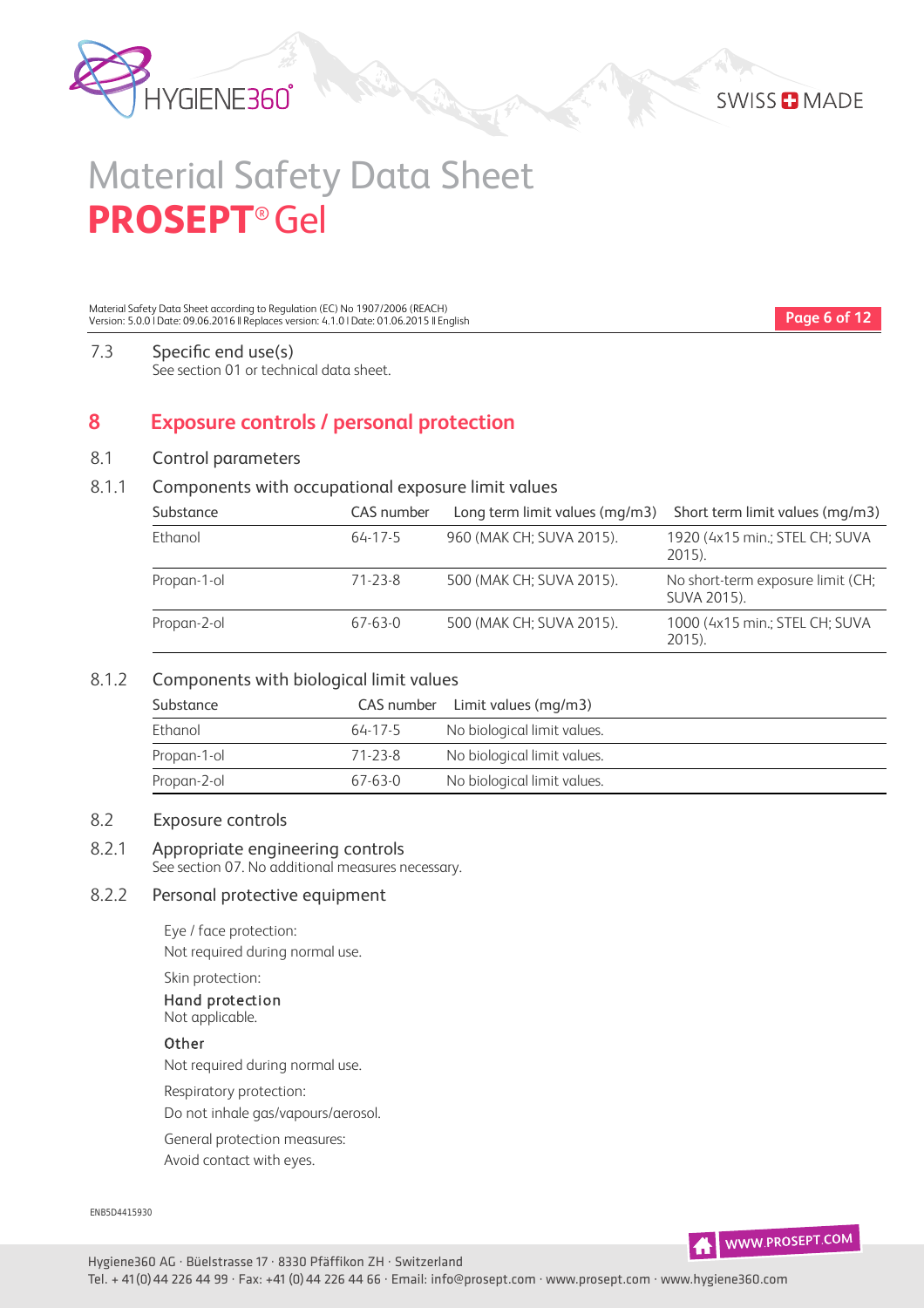

**Page 7 of 12**

# Material Safety Data Sheet **PROSEPT**® Gel

Material Safety Data Sheet according to Regulation (EC) No 1907/2006 (REACH) Version: 5.0.0 | Date: 09.06.2016 || Replaces version: 4.1.0 | Date: 01.06.2015 || English

8.2.3 Environmental exposure controls

Observe the usual precautions for handling chemicals.

# **9 Physical and chemical properties**

#### 9.1 Information on basic physical and chemical properties

#### 9.1.1 General information

| Colour:         | Colourless                  |
|-----------------|-----------------------------|
| Physical state: | Clear, slightly viscous gel |
| Scent:          | Of alcohol                  |

#### 9.1.2 Important health, safety and environmental information

| pH-value:                                           | Neutral                                                |
|-----------------------------------------------------|--------------------------------------------------------|
| pH-value in aqueous solution:                       | Not applicable (ready-to-use solution)                 |
| Melting point (°C):                                 | No data available.                                     |
| Boiling point (°C):                                 | No data available.                                     |
| Flash point (°C):                                   | 21                                                     |
| Flammability:                                       | The product is highly flammable.                       |
| Explosive properties:                               | Vapours may form an explosive mixture with air.        |
| Lower explosion limit (%):                          | Not applicable.                                        |
| Upper explosion value (%):                          | Not applicable.                                        |
| Oxidizing properties:                               | The product has no oxidizing properties                |
| Vapor pressure (kPa):                               | No data available.                                     |
| Relative density (g/cm3):                           | 0.9                                                    |
| Solubility / Miscibility:                           | Fully miscible with water                              |
| Partition coefficient n-octanol/water (log<br>Pow): | Not applicable.                                        |
| Viscosity (mPas):                                   | No data available.                                     |
| Vapor density in relation to water:                 | No data available.                                     |
| Evaporation rate:                                   | No data available.                                     |
| Auto-ignition temperature (°C):                     | This product does not possess autoignition properties. |
| Decomposition temperature (°C):                     | Not applicable.                                        |

#### 9.2 Other information

| Conductivity (mS/cm): | No data available. |
|-----------------------|--------------------|
|                       |                    |

The temperature and / or pressure sensitive values are normalized to 20 °C and 1013 hPa.

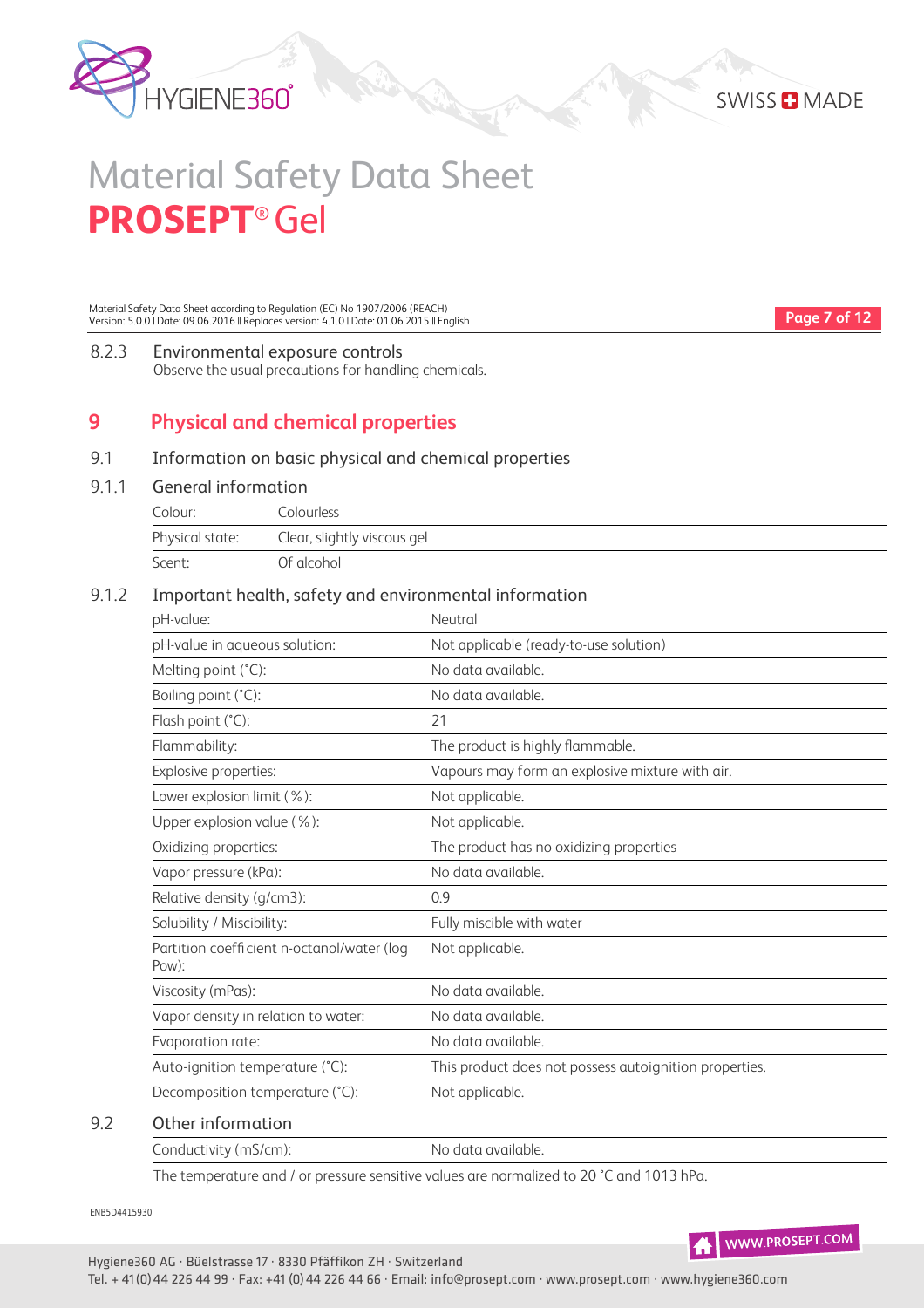



Material Safety Data Sheet according to Regulation (EC) No 1907/2006 (REACH) Version: 5.0.0 | Date: 09.06.2016 || Replaces version: 4.1.0 | Date: 01.06.2015 || English

**Page 8 of 12**

### **10 Stability and reactivity**

- 10.1 Reactivity The mixture is not reactive.
- 10.2 Chemical stability Stable at normal temperatures and pressure at least up to the expiry date printed on the container. Contact with open flame may cause ignition.
- 10.3 Possibility of hazardous reactions No hazardous reactions such as polymerization are expected.

#### 10.4 Conditions to avoid

Avoid heat, flames, sparks and other sources of ignition. Containers may rupture or explode if exposed to intense heat. Avoid conditions beyond those mentioned in section 07.

- 10.5 Incompatible materials Avoid contact with materials sensitive to alcohols.
- 10.6 Hazardous decomposition products No dangerous decomposition products occur under normal storage and use.

### **11 Toxicological information**

- 11.1 Information on toxicological effects
- 11.1.1 Acute oral toxicity LD50 (rat) > 5000 mg/kg
- 11.1.2 Acute dermal toxicity No data available.
- 11.1.3 Acute inhalative toxicity No data available.
- 11.1.4 Skin / mucosa irritation and corrosivity No irritation is expected.
- 11.1.5 Eye irritation and corrosivity Risk of serious damage to eyes.
- 11.1.6 Sensitization No sensitization is expected.
- 11.1.7 Repeated dose toxicity This product exhibits no known chronic toxicity.
- 11.1.9 CMREffects (carcinogenicity, mutagenicity and reproductive toxicity) This product contains no ingredients with known carcinogenicity, mutagenicity or reproductive toxicity effects.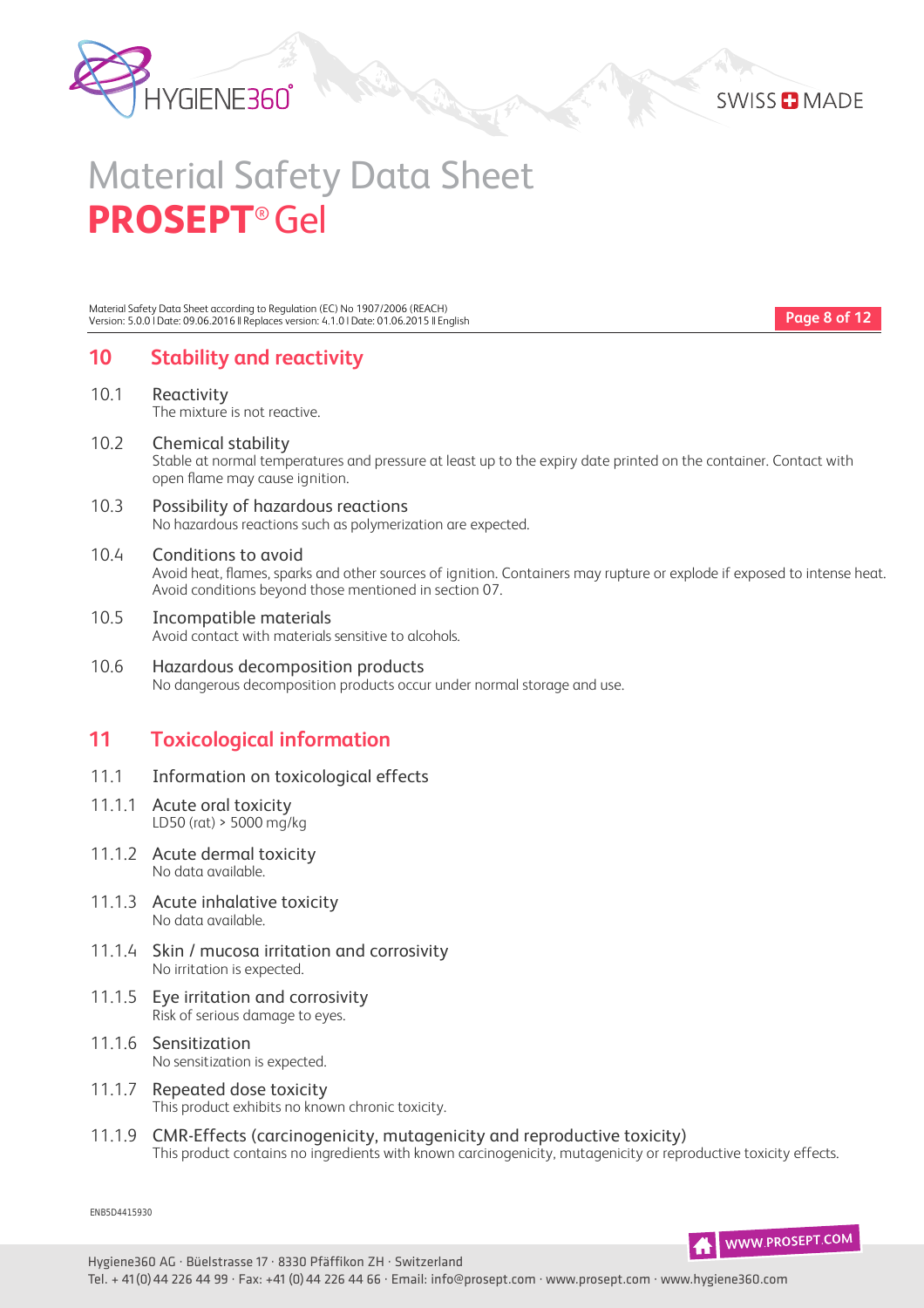

Material Safety Data Sheet according to Regulation (EC) No 1907/2006 (REACH) Version: 5.0.0 | Date: 09.06.2016 || Replaces version: 4.1.0 | Date: 01.06.2015 || English

**Page 9 of 12**

#### 11.1.10 Additional advice on toxicology

The product was classified in toxicological terms on the basis of the results of the calculation procedure outlined within Regulation (EC) No. 1272/2008 (CLP). There are no data from toxicological tests regarding the entire product. The values for acute toxicity, irritation and sensitization on skin and mucosa and for the mutagenic potential of the product were estimated based on available data on product ingredients. There is a lack of relevant data for some ingredients. According to the experience of the manufacturer, no dangers other than the ones declared on the label are to be expected.

### **12 Ecological information**

#### 12.1 Toxicity

The release of amounts present in our packaging is not expected to have any ecotoxic effects. The release of several packages of this product can have temporary and localized toxic effects on aquatic and terrestrial organisms. This product is not expected to negatively affect the function of sewage treatment plants. There is no data available from ecotoxicological tests regarding the entire product. The ecotoxicological risk has been estimated based on available data on product ingredients and concentrations, where available.

#### 12.2 Persistence and degradability

The product ingredients possess good biodegradation properties. Based on available data, the biodegradability in sewage treatment plants can be categorized as high. High product concentrations can affect the biodegradability potential of the activated sludge. Obtain the consent of the local authorities before discharging the concentrated solution to wastewater treatment plants.

#### Biodegradation of relevant substances in the mixture

| Substance   | CAS number    | Biodegradation                     |
|-------------|---------------|------------------------------------|
| Ethanol     | $64 - 17 - 5$ | 94% (Method OECD 301 E).           |
| Propan-1-ol | 71-23-8       | 75% (20 d, readily biodegradable). |
| Propan-2-ol | $67-63-0$     | 95% (21 d, readily biodegradable). |

#### 12.3 Bioaccumulative potential

Based on available data, no product ingredient is expected to exhibit bioaccumulative potential.

#### 12.4 Mobility in soil

The product is not expected to be mobile over long distances because all product ingredients possess good biodegradability. Surface tension and absorption / desorption kinetics are not relevant to the product.

#### 12.5 Results of PBT and vPvB assessment

This product does not contain a PBT-/vPvB-substance according to REACH, Annex XIII.

#### 12.6 Other adverse effects

The product contains no ingredients with ozone depletion potential or global warming potential. The product contains no heavy metals or their compounds as defined in 2006/11/EG. The product contains no absorbable organic halogens (AOX). The product contains volatile organic compounds (VOC).

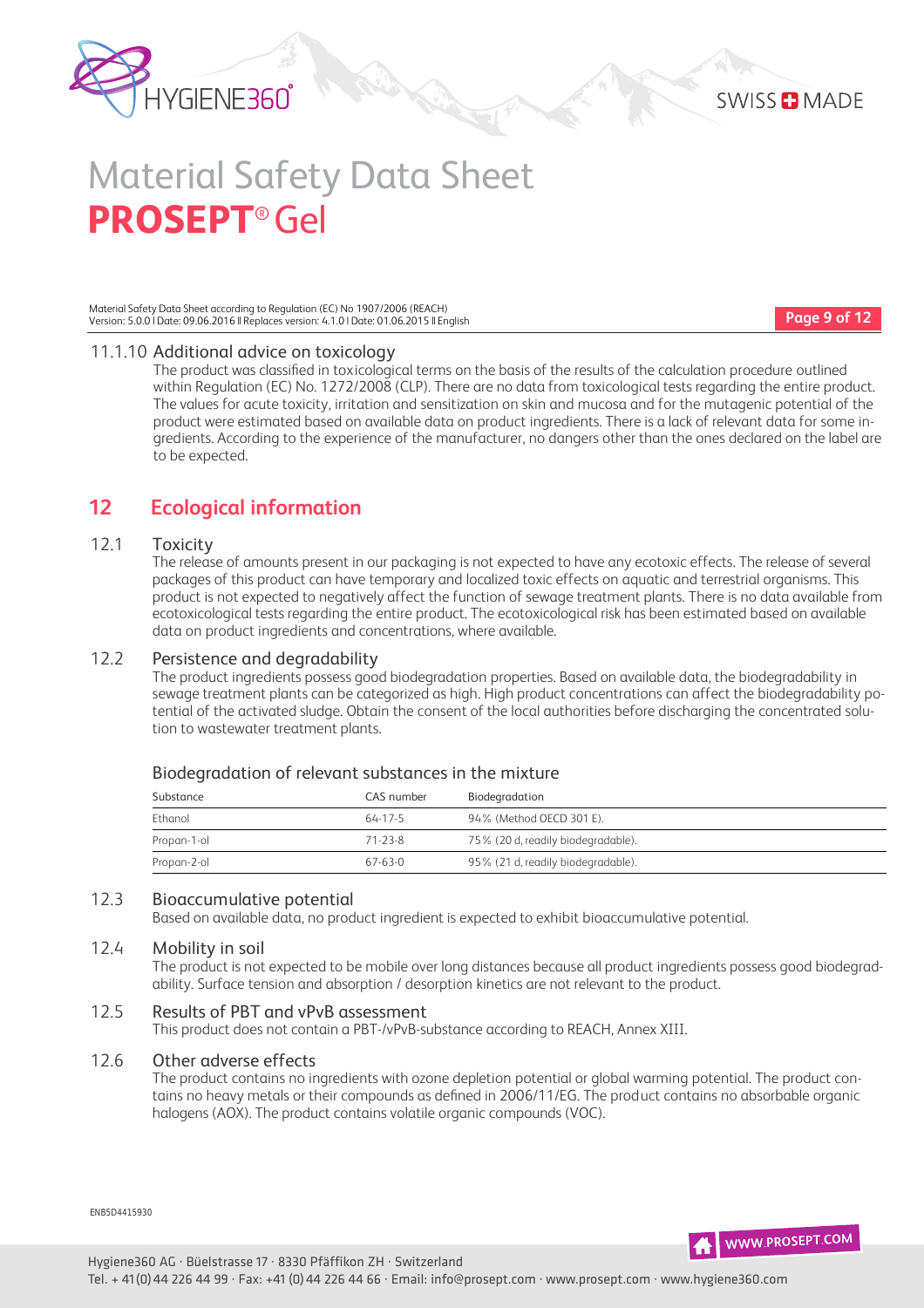



Material Safety Data Sheet according to Regulation (EC) No 1907/2006 (REACH) Version: 5.0.0 | Date: 09.06.2016 || Replaces version: 4.1.0 | Date: 01.06.2015 || English

**Page 10 of 12**

# **13 Disposal considerations**

#### 13.1 Waste treatment methods

#### 13.1.1 Disposal of product

Dispose of according to national and regional provisions. Waste code EWC Nr: 070699 (Group: waste material of MFSU from fats, lubricants, soaps, detergents, disinfectants and personal protection products). Small amounts of the product (up to about 500 ml per day) can be disposed of via the sewage system after dilution 1:5 with tap water.

#### 13.1.2 Disposal of contaminated packaging

Empty packaging can be treated like household waste or recycled after cleaning with water. Handle the packaging containing the product in the same way as the product itself. Where available, references to local regulations regarding disposal are given in section 15 of the MSDS. The user has sole responsibility for acquaintance and compliance with the applicable regulations.

### **14 Transport information**

- 14.1 UN number 1987
- 14.2 UN proper shipping name
- 14.2.1 ADR/RID/SDR ALCOHOLS, N.O.S. (Ethanol, 1-Propanol)
- 14.2.2 IMDG Code / ICAO-TI / IATA-DGR ALCOHOLS, N.O.S. (Ethanol, 1-Propanol)
- 14.3 Transport hazard class(es) 3 (Flammable liquids)
- 14.4 Packing group II (Substances presenting medium danger)
- 14.4.1 Hazard Label 3
- 14.4.2 LQ 1 l
- 14.5 Environmental hazards ADR/RID / IMDG-Code / ICAO-TI / IATA -DGR: No Marine pollutant: No
- 14.6 Special precautions for user See sections 06 to 08.
- 14.7 Transport in bulk according to Annex II of MARPOL73/78 and the IBC Code This product is not delivered in bulk according to Annex II of MARPOL73/78 and the IBC Code.

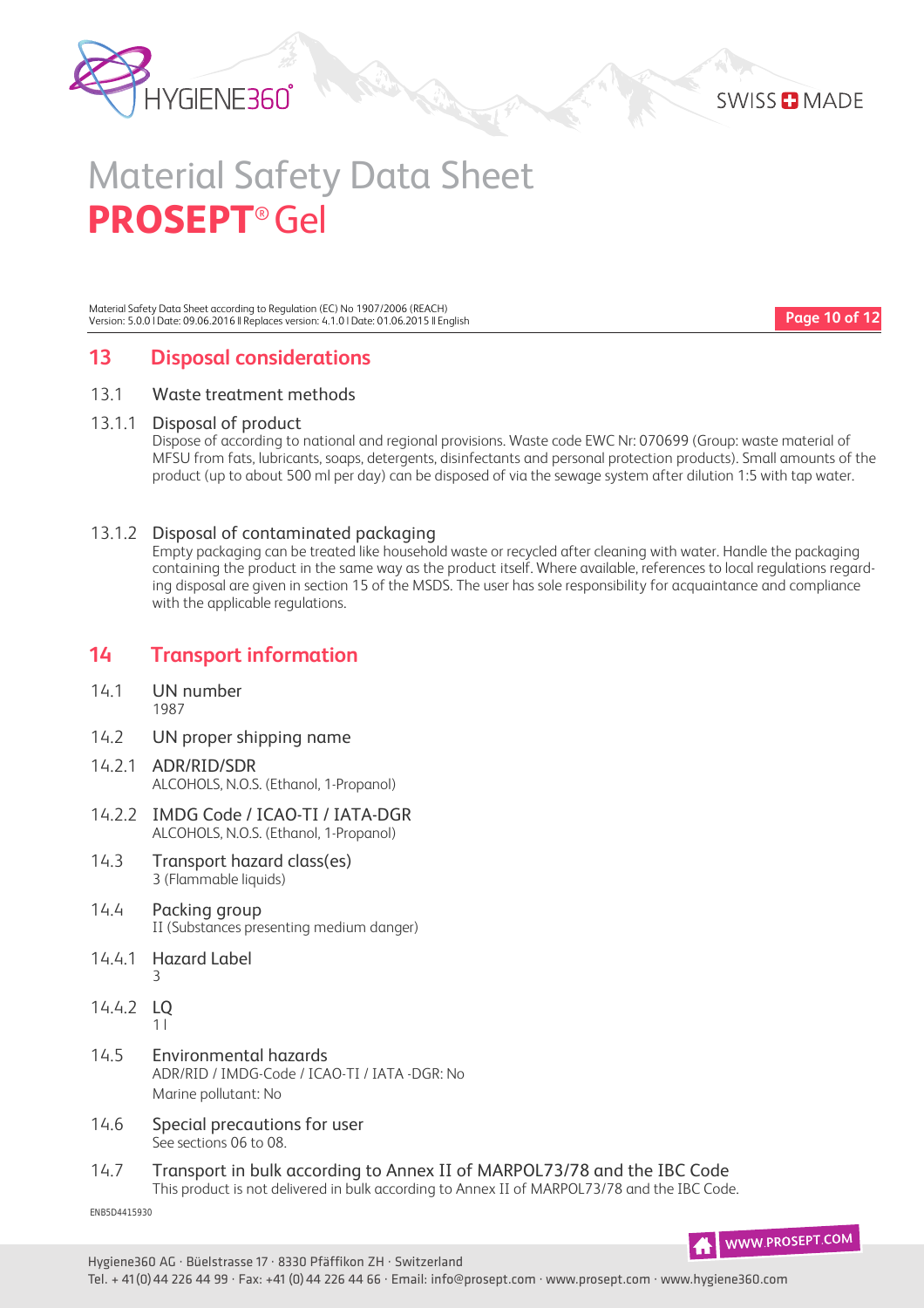



Material Safety Data Sheet according to Regulation (EC) No 1907/2006 (REACH) Version: 5.0.0 | Date: 09.06.2016 || Replaces version: 4.1.0 | Date: 01.06.2015 || English

**Page 11 of 12**

# **15 Regulatory information**

15.1 Safety, health and environmental regulations/legislation specific for the substance or mixture The product has been classified and marked in accordance with Regulation (EC) No.1272/2008 (CLP). The product complies with requirements of Regulation (EC) No. 1907/2006 (REACH), Regulation (EC) No. 648/2004 (Detergents Regulation), Regulation (EU) No. 528/2012 (Biocides Regulation), and Directive 93/42/EC (Medical Devices Directive) if applicable.

#### 15.1.1 National regulations For further information, please refer to local law.

#### 15.2 Chemical safety assessment

Chemical safety assessments for substances in this mixture were not carried out.